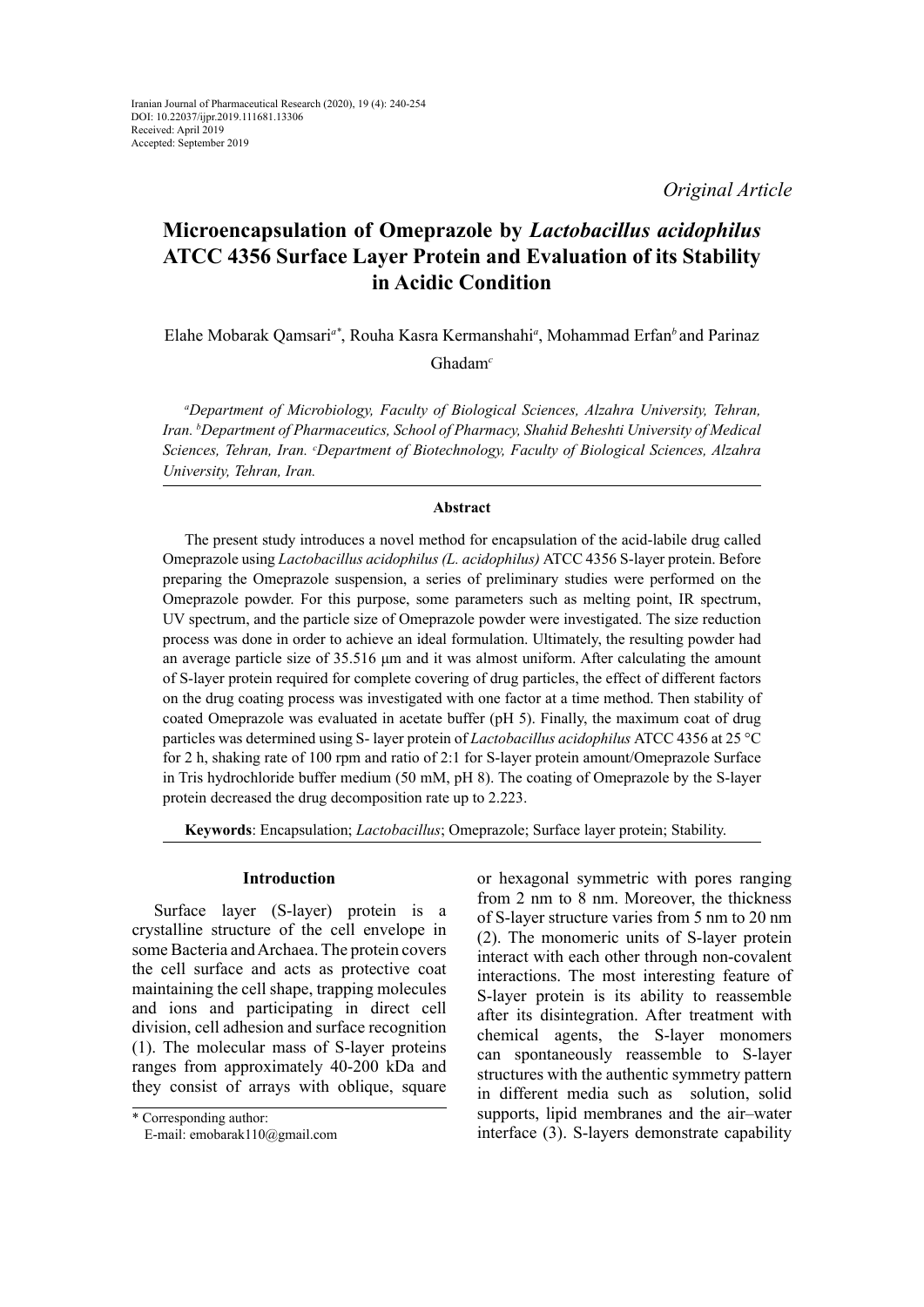to possess a great potential in biotechnological and biomedical applications because of their self-assembling ability and highly ordered, regular structure at the nanometer scale (4, 5).

Microencapsulation is a process in which fine particles, liquid droplets or even gases are surrounded by a polymeric material. The obtained product is called microcapsule with diameter ranges of 1-1000 microns (6). Microencapsulation technology has become increasingly important in the development of pharmaceutical formulation and oral delivery systems (7, 8). Since the oral route is a simple, safe, non-invasive and repeatable method, it is more appropriate than other methods. For oral release applications, microencapsulation is commonly used with an insoluble polymer in water or with a hydrophilic polymer that liberates the drug through a gradual release mechanism (8).

A new idea in the field of microencapsulation is using lactobacillus S-layer nanostructures as the capsule coatings. Regarding the unique properties of the S-layer, especially the ability to self-assembling in different environments and the resistance of the bacteria possessing this layer against the gastric acid conditions, digestive enzymes and bile salts, this study aimed to use S-layer nanostructures of probiotic bacteria in order to coat the gastric acid susceptible drug (9). Recently, some studies have been conducted on S-layer proteins of *Lactobacillus kefir (L. kefir)* and *Lactobacillus brevis (L. brevis)* as protective coating of liposomes (as carriers of the vaccine) by oral route. The results showed that *L. kefir* and *L. brevis* S-layer proteins can adsorb positive surface liposome so that their sustainability in the digestive tract is increased  $(10-12)$ .

Omeprazole belongs to the proton pump inhibitor (PPI) and it is one of the most important and highly digestible drugs. It acts through non-competitive inhibition of  $H^+/K^+$ -ATPase parietal cell. Omeprazole is the first clinically available and effective PPI drug used in the treatment of various acid-related diseases such as peptic ulcer, gastro-esophageal reflux diseases and Zollinger-Ellison syndrome so that it has been widely used for more than two decades (13). Omeprazole seems to be the well adsorbed from the gastrointestinal tract

(GIT). However, its bioavailability following oral administration is usually very low (about 40% to 50%). The main problem with the production of Omeprazole suspension or oral solution is the instability and degradation of Omeprazole against gastric acid. Therefore, Omeprazole cannot be directly introduced into the acidic stomach (14, 15). Most of the current commercial Omeprazole products such as enteric-coated tablets and granules are delayed-release products (16).

The purpose of the present study was to develop a novel Omeprazole encapsulation using S-layer nanostructures of *Lactobacillus acidophilus (L. acidophillus)* ATCC 4356 and to find optimal parameters for a stable Omeprazole formulation in acidic condition.

#### **Experimental**

*Bacterial Strain, growth condition and extraction of S-layer protein*

*L.acidophillus* ATCC 4356 was obtained from Iranian Research Organization for Science and Technology and propagated in de Man Rogosa Sharpe (MRS) broth under anaerobic condition at 37°C. For extraction of S-layer protein, the bacteria were harvested at the end of log phase by centrifugation (at 15000  $\times$ g for 15 min at 4 °C) and washed twice with chilled distilled water. The cell pellets at the end of log phase were treated with 4M guanidine hydrochloride (GuHCL) in 50 mM Tris-HCl buffer (pH 7.2), (1 g of harvested cell pellets was suspended in 10- 15 mL of 4M GuHCl) for 1 h at 37 °C. The extracted S-layer protein was separated from the cell pellets by centrifugation (18000  $\times$ g, 15 min, 4 °C). The supernatant containing the S-layer protein was dialyzed over night at 4 °C against two liters of 50 mM Tris buffer (pH 7.2) with three time exchange of medium to remove residual GuHCl (17, 18).

# *Determining the characteristics of Omeprazole*

Omeprazole powder was purchased from Temad pharmaceutical company of Iran. To ensure the purity of the drug, some of its properties such as melting point, IR spectrum and the UV spectrum have been investigated and the results were matched with Clark Reference (19). Since Omeprazole is insoluble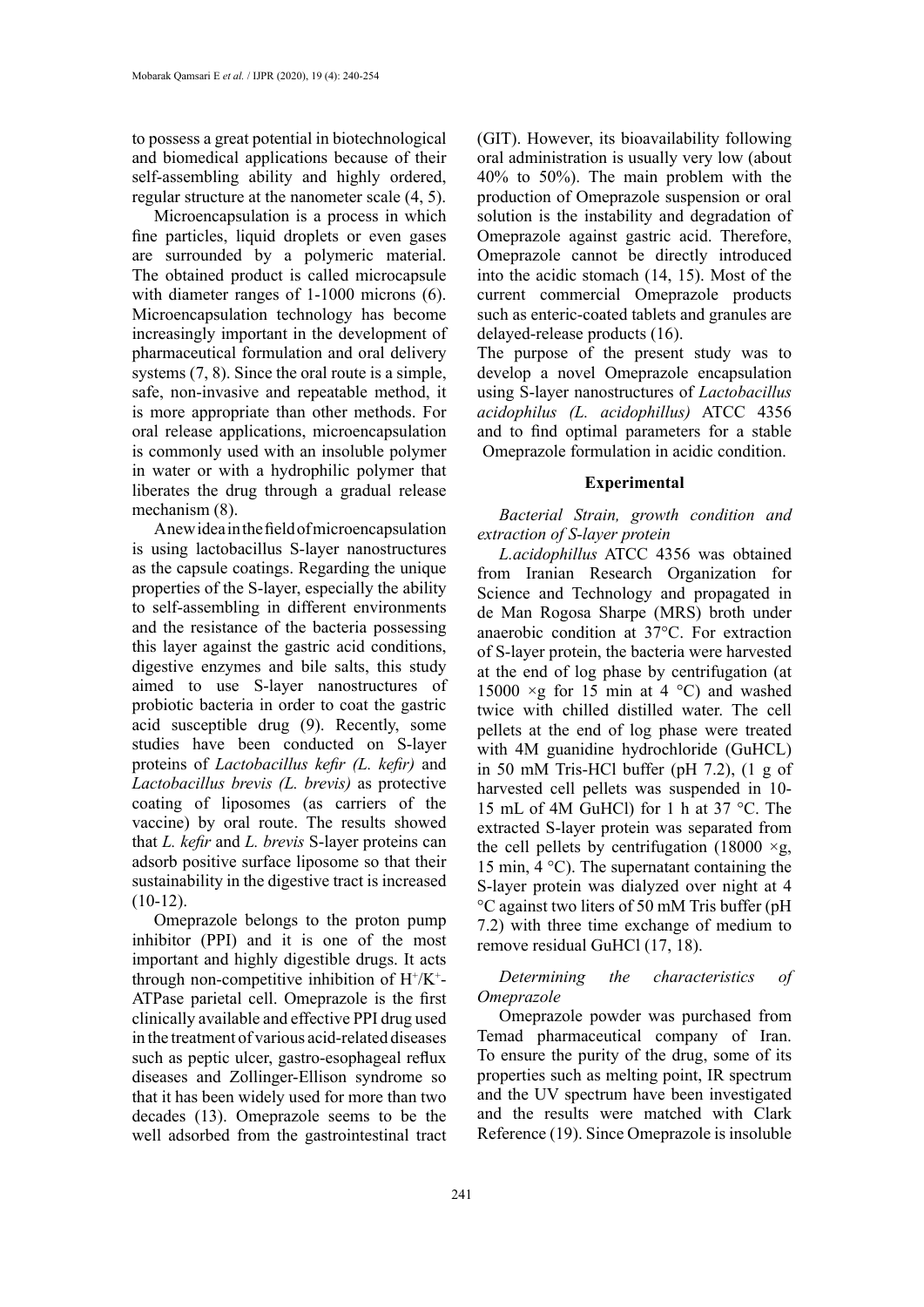in water, it should have a good particle size. Also, the uniformity of particle size results in better dispersion. Shredding of primary Omeprazole powder was done after two steps using a laboratory Ball Mill machine (60 min, 100 rpm). Shredded powder was collected using sieves in different mesh sizes (170, 200, 230, 270, and 400) (20). The particle size of obtained Omeprazole powder was measured using the Master Seizer device.

### *Preparation of Omeprazole suspension*

The approximate amount of S-layer protein required to cover the surface of drug was estimated based on the amount of adsorption of S-layer protein obtained from Quartz Crystal Microbalance (QCM) analysis and amount of drug specific surface area (21). According to calculations and the concentration of S-layer protein, an appropriate volume of S-layer protein was added to drug suspension with 1 mg/mL concentration. Total volume of the reaction was 5 mL in the Tris hydrochloride buffer medium (50 mM, pH 8) (22).

# *Detection of drug coating by determining changes in protein concentration*

The amount of S-layer protein can be measured by the Bradford method (23). The initial amount of needed S-layer protein was obtained according to the calculations. Thus, by calculating the changes in the amount of S-layer protein at the end of reaction, the percentage of drug coating can be achieved.

### *Detection of drug coating through Omeprazole stability studies*

It is expected that if the drug is coated with S-layer protein, the stability of the drug will be increased in acidic pH (24). Therefore, the stability of Omeprazole coated with S-layer protein was investigated in pH 5 using the HPLC method. For this purpose, 1 mL of the coated drug was added to 9 mL of acetate buffer (pH 5). The solutions were stored at 30 ºC in incubator. At different time intervals of 0, 1, 2, 3 and 4 h the samples were taken out and were immediately frozen by Liquid nitrogen and were kept in a freezer (at -20 ºC) until they were analyzed.

## *HPLC method for Omeprazole assay*

HPLC method was used to determine

the amount and the stability of Omeprazole. For this purpose, the monograph of oral suspension of Omeprazole in the United States Pharmacopeia (USP) was used (25). According to USP, the HPLC system was isocratically operated using a mobile phase, consisting of phosphate buffer with pH 8.5 and acetonitrile  $(65:35 \text{ v/v})$ , previously degassed at a flow rate of 1 mL/min. The column was C18 (3.9 mm  $\times$  15 cm, 5 µm particle size) equipped with an oven at 35 °C. The peak areas were automatically investigated using chromgate software and the results were expressed in terms of mean  $\pm$  SD. A 1000  $\mu$ g/mL stock Omeprazole solution was prepared in mobile phase. Standard Omeprazole solutions (10-100 µg/mL) were obtained with serial dilutions. Then standard calibration curve was plotted over the concentration range of  $10-100 \mu g$ / mL. To evaluate the intra-day (repeatability) and inter-day (reproducibility) precision, three replicates of standard solutions at the range of calibration curve were assayed on the same day and on 3 different days (20).

# *Methods of drug coating using S-layer protein*

At the end of the dialysis process, the extracted S-layer proteins produce a polymeric structure. In most studies done on S-layer protein adsorption from different types of bacteria, protein monomers have been used (3, 26). Therefore, in this study, the main basis of the process was based on the use of extracted S-layer protein monomers and two methods have been used for drug coating process as the following.

## *Coating the drug during the dialysis process*

The onset of protein clouding in the dialysis bag indicated the maximum removal of the chemical extractant of the protein which is here GuHCl. This time was considered as the appropriate time to add drug. The dialysis process started with 4 mL of S-layer protein against the Tris buffer (50 mM, pH 8.5). Then, at the beginning of the third hour when the protein sample began to cloud, 1 mL of drug suspension was added to the dialysis bag. After 4 h, dialysis process was stopped and 1 mL of the product in the dialysis bag was added to 9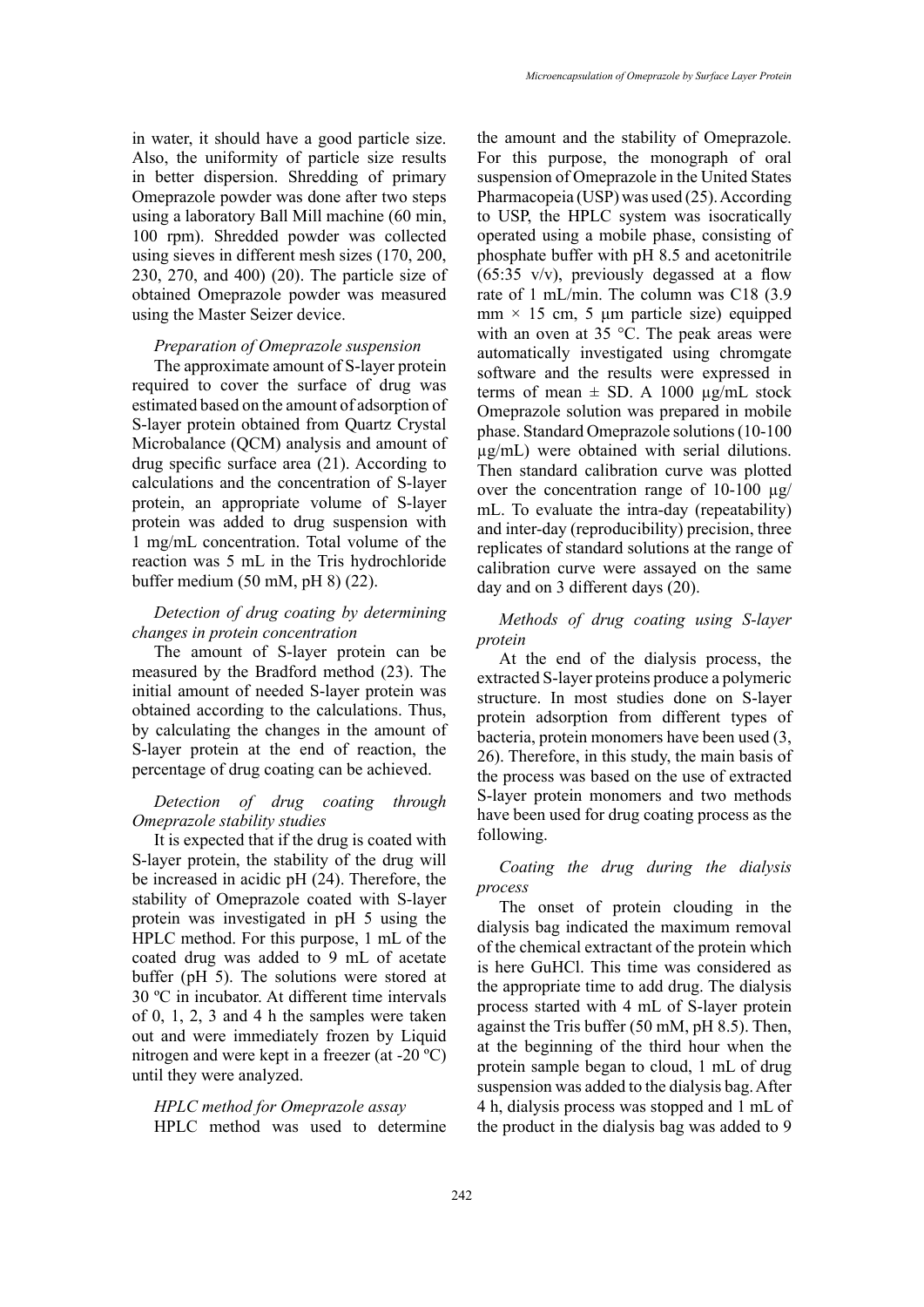mL of acetate buffer (pH 5) and the stability of the coated drug was studied.

### *Coating the drug using S-layer protein monomers resulting from dialysis process*

After the end of dialysis process, the extracted protein was centrifuged  $(61000 \times g)$ , 30 min, 4 °C). Transparent zone containing protein monomers is determined by the Bradford method and it was used to coat the drug. According to calculation and the concentration of S-layer protein, an appropriate volume of S-layer protein was added to the drug suspension with 1 mg/mL concentration. Total volume of reaction was 5 mL. The coating process was performed at 25  $\degree$ C, 2 h, 100 rpm and (surface protein surface area)/(drug area) ratio of 2 in the Tris hydrochloride buffer medium (50 mM, pH 8) (22). Then, 1 mL of the product was added to 9 mL of acetate buffer (pH 5) and the stability of the coated drug was studied. It should be noted that in all experiments, falcon tubes were placed in incubator in a 45 degree angle in order to prevent sedimentation of drug particle as well as to provide more contact with S-layer proteins. To verify the repeatability, the coating process was performed using S-layer protein monomers under optimal conditions in 6 replicates and then CV (Coefficient of Variance) was calculated.

# *Optimization of Omeprazole coating by S-layer protein*

The experimental factors and their associated levels for Omeprazole coating via one factor at a time experiments are shown in Table 1. All experiments were performed in triplicates and the results were reported as the mean of these replications.

### *Statistics analysis*

Data was obtained by mean  $\pm$  SD. For statistical analysis of numbers, SPSS V.21 software, independent sample *t*-test and nonlinear regression with Boolean algebra were used. The significance level of the differences with *p-*value less than 0.05 was calculated.

It should be noted that because of the fluidity of the reaction medium and also due to the equilibrium reaction of the binding of S-layer monomer to the surface, the protective

effect of protein on the drug does not follow a regular linear pattern at different times. Therefore, to investigate the protective effect of S-layer protein on the drug, the significance of the difference in Y intercept at the zero point and the comparison of slope between two treatment and control samples at different times were investigated by nonlinear regression analysis. The Y intercept is the value of Y for  $X = 0$ . The slope of a line shows the change in Y values versus changes in X values at each point (27).

 $\frac{1}{2}$  **S** susperiments with  $\frac{1}{2}$  in  $\frac{1}{2}$  **Table 1.** Parameters and variables used in one factor at a time experiments.

| <b>Parameters</b>         | variables         |
|---------------------------|-------------------|
| Time                      | 2.4h              |
| Temperature               | $25,37^{\circ}$ C |
| Shaking rate              | $100, 120$ rpm    |
| S-layer protein           | 2/1, 4/1          |
| amount/Omeprazole Surface |                   |
| <b>EDTA</b>               | $1, 2$ m $M$      |
| Taurocholate sodium       | $0.2\%$           |
| Sugars $(5%)$             | Lactose,          |
|                           | trehalose         |

#### **Results and Discussion**

Determining the Determining the characteristics of *Omeprazole*

<sup>o</sup>C), the IR spectrum, the UV spectrum and matching them with values mentioned in particles was reduced before the suspension was made (Figure 1). The final average showing a good uniform size (Figure 2). From the pharmaceutical perspective, products  $T_{\text{reflected}}$  and  $T_{\text{c}}$  of  $T_{\text{enc}}$  suspensions, the particle size is between 1-50  $p$ -value less than  $0.03$  was  $\mu$ m (28). Therefore, this powder was used for After determining the melting point (155 Clark reference, size of the Omeprazole size for powder particles was 35.516  $\mu$ m containing particles larger than 0.1 µm are known as suspensions, but for common further studies.

#### *Preparation of Omeprazole suspension*

**The reaction of the binding of Based on the adsorption assays of S-layer** to the surface, the protective protein extracted from *L. acidophilus* ATCC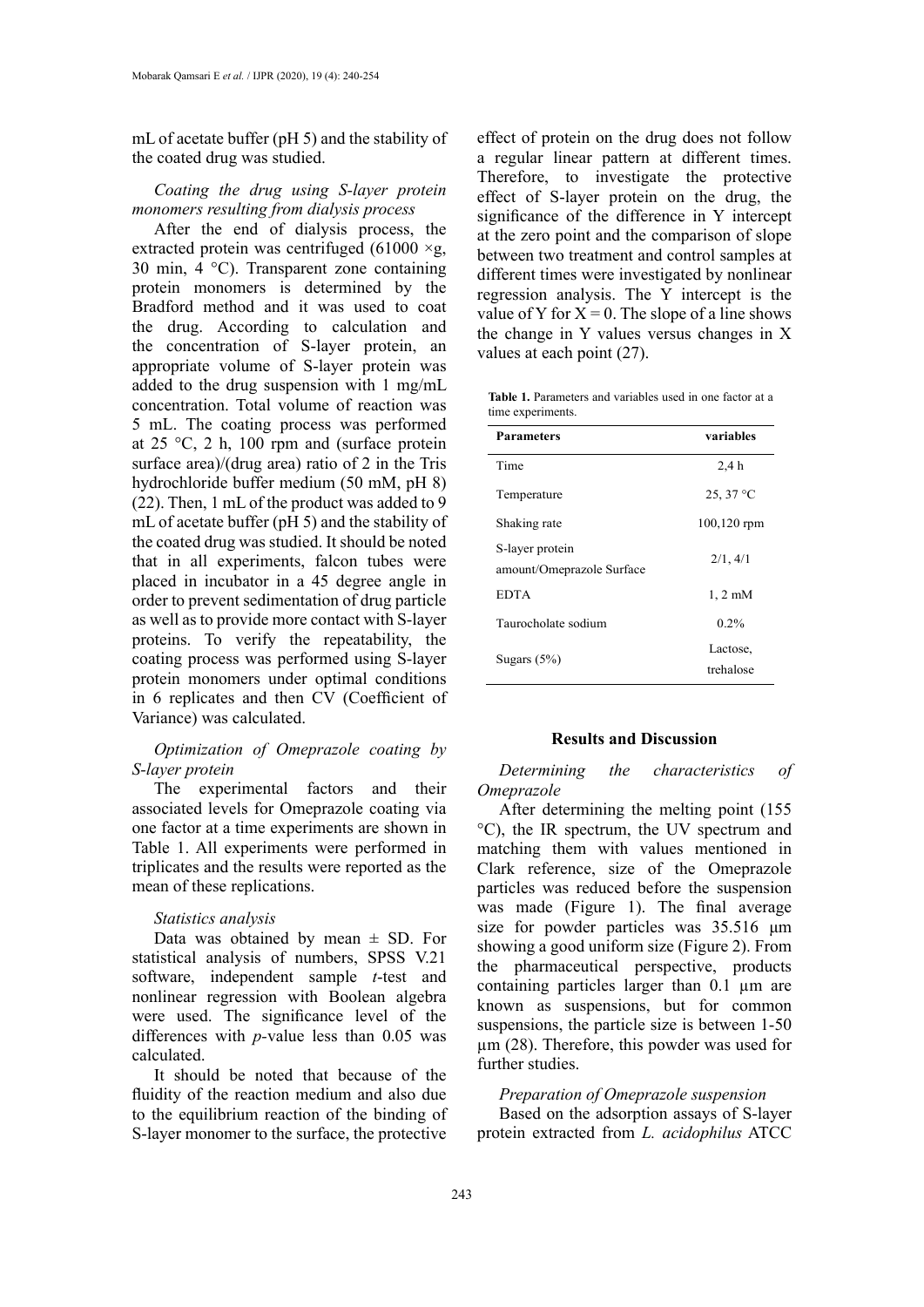4356 through the QCM method, in the previous study, the content of adsorbed S-layer protein on the gold electrode was  $2941.7 \times 10^{-8}$  kg/ m2 and the amounts of adsorption mass on the silicon dioxide electrode were  $1845.6 \times 10^{-8}$  $kg/m<sup>2</sup> (22)$ . This process was done in order to calculate the amount of S-layer protein needed to cover the whole surface of the drug. The average content of adsorbed S-layer protein on the electrode surfaces of the QCM device was calculated equaled to  $2500 \times 10^{-8}$  kg/m<sup>2</sup>. According to the results of the analysis done on the Omeprazole powder size, the specific surface area was reported as  $0.271 \text{ m}^2/\text{g}$ (Figure 2). In this way, the amount of S-layer protein required to completely cover 5 mg of drug was estimated to be about 35 µg.

# *Detection of drug coating by determining changes in protein concentration*

Computing the amount of S-layer protein used to cover the drug through Bradford significant difference in method is very simple and cost-effective. Despite the great efforts made in this study, this method did not provide acceptable results. Ideally in the Bradford method, pure proteins such as Bovine Serum Albumin and Globulin are used as standard proteins to draw a standard curve. The difference between the nature of the S-layer protein and Serum Albumin protein used to draw the standard Bradford curve leads to determine the protein values relatively. In addition, the unrealistic values for S-layer proteins before and after the coating process can be due to the equilibrium of reaction in the binding of S-layer monomers to the surface. The lack of repeatability of Bradford's results in coating experiments has led to the removal of this method. In the following, the stability of coated Omeprazole was investigated through HPLC method to evaluate the efficacy of S-layer protein in the coating of the drug.

#### *HPLC method for Omeprazole assay*

Figure 3 shows a typical chromatograph for the intact drug dissolved in mobile phase with 10  $\mu$ g/mL concentration (retention time = 5.807 min). The HPLC method adopted in this article enabled to achieve satisfactory quantitative analysis of Omeprazole within the selected concentration range. Standard curves were linear having correlation coefficient of  $0.9998 \pm 0.00052$ . The intra-day and inter-day precision of the method has been shown in Table 2. The method was found to be precise as the intraday relative standard deviation percent (RSD %) of three replicate determinations for one day at the concentration in the range of 0.35 to 1.48 % and the inter-day precision ranged from 2.22 to 8.08 % (Table 2).

# *Evaluation of different methods for Omeprazole coating with S-layer protein*

*Coating the drug during the dialysis process*

Adding the drug to the dialysis bag was done during the early hours of dialysis. The results of stability studies on coated drug during the dialysis process in acetate buffer (pH 5) indicated the instability of drug compared to control drug (Figure 4). Nonlinear regression analysis revealed the significant difference in Y intercept between the coated drug and the control drug ( $P <$ 0.05) during the dialysis process. Moreover, comparison of decomposition rate of the samples with nonlinear regression does not show any significant difference  $(P > 0.05)$ . The lack of drug coatings during dialysis is probably due to the greater tendency of S-layer protein subunits to interconnect with each other rather than to bond to the surface of the drug particles when the extraction agent exits from the dialysis environment. In addition, the presence of very low amounts of GuHCl in the early hours of dialysis led to drug instability compared with control drug. Therefore, this method is not suitable for coating the drug.

|  | <b>Table 2.</b> Inter- and intra-day precision $(n = 3)$ . |  |  |  |  |
|--|------------------------------------------------------------|--|--|--|--|
|--|------------------------------------------------------------|--|--|--|--|

| Concentration $(\mu\mathbf{g}/m\mathbf{L})$ | RSD(%)   |          |  |
|---------------------------------------------|----------|----------|--|
|                                             | Intraday | Interday |  |
| 10                                          | 1.48     | 2.22     |  |
| 12.5                                        | 0.35     | 3.03     |  |
| 25                                          | 0.88     | 8.08     |  |
| 50                                          | 1.17     | 2.66     |  |
| 75                                          | 0.77     | 5.50     |  |
| 100                                         | 0.42     | 5.68     |  |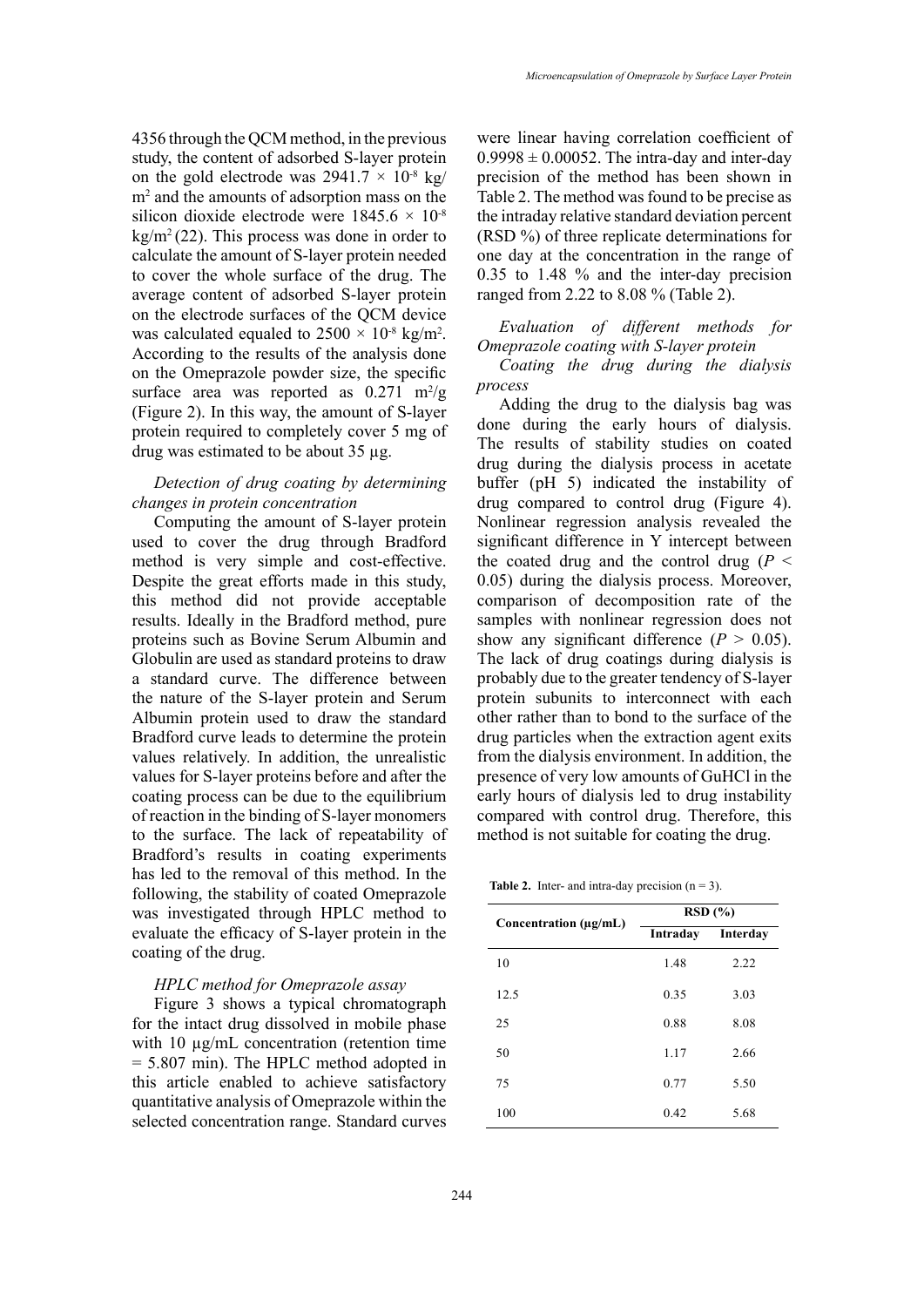### *Coating the drug using S-layer protein monomers resulting from dialysis process*

The solution obtained from the S-layer protein extraction at the end of the dialysis process is completely opaque and milky due to the self-assembling of S-layer monomeric units as well as the formation of polymeric plates. To attain monomeric units, extracted protein was centrifuged (61000  $\times$ g, 30 min, 4 °C) after dialysis process (18). Transparent clear solution containing protein monomers was used for drug coating studies. The results drug stability in acetate buffer (pH 5) indicated **parameters parameter parameter** that the use of S-layer protein monomers have a positive effect on drug coating (Figure 5). Significant differences of Y intercept between both control and treatment samples were  $\frac{61}{10}$  rate to an revealed by nonlinear regression analysis  $(P < 0.05)$ . This difference can indicate the protective effect of S-layer protein on the  $\frac{1}{2}$  muss in the drug during the coating process. Additionally, the comparison of the line slope difference between both control and treatment samples  $\frac{d}{d}CV$  indices by nonlinear regression analysis and Boolean algebra showed a significant difference (*P*   $<$  0.05) and this difference was reported as 2.223. In other words, the coating of drug by the S-layer protein decreased the rate of drug decomposition up to 2.223. Furthermore, other studies indicate that monomeric units of S-layer protein are required for surface *process using* coatings. Hollman *et al.* used clear monomeric ln order solution of S-layer of *L. brevis* and *L. kefir* bacteria for liposome coating, too (9, 11). Ucisik et al. also utilized clear monomeric attachment solution of S-layer protein of *Geobacillus* particles was *stearothermophilus (G. stearothermophilus)*  to cover the surface of emulsan  $(29, 30)$ . significance Varg *et al.* used S-layer clear solution after

centrifugation of the dialysis product for immobilization of S-layer of *Lysinibacillus sphaericus* on alginate matrix (3).

### *Optimization of Omeprazole coating by S-layer protein*

As discussed in the previous section, the use of S-layer protein monomers extracted from the dialysis process is a suitable method for coating particles of the drug. Various factors influence the process of drug coating. Initially, according to previous studies, a number of influential factors including temperature, time, shaking speed and proper ratio of S-layer holomets have protein to drug surface were selected  $(22)$ . The  $\frac{m}{g}$  (1 igure 5). process of drug coating by monomeric units of S-layer was done in optimum conditions. In order to evaluate the reproducibility, the process of drug coating was repeated for 6 times in the optimum conditions and the CV was calculated as percentage (Table 3). The  $\frac{1}{2}$  CV was found to be about 5%, which indicates the repeatability of the work. In fact, this value of CV indicates the high accuracy of adopted method. After verifying the repeatability of the work, the effects of other various factors on drug coating were evaluated using S-layer protein by one factor at a time method in 3 replications. **Intraday Interday**

### *The effect of time in the drug coating process using S-layer protein*

In order to select the appropriate time is and L.  $kefir$  range, 2-hour and 4-hour intervals were used. The results showed that the maximum attachment of S-layer proteins to drug particles was occurred within 2 h (Figure 6a). Nonlinear regression analysis revealed the significance of the difference in Y intercept in both time intervals  $(P < 0.05)$ . This difference

Table 3. Determination of drug concentration at different times to assess the stability of Omeprazole coated with monomeric S-layer protein of *L. acidophilus* ATCC4356 in acetate buffer (pH 5), (Mean ± SD, n: 6).

| Time (h)     | Coated drug concentration (µg/mL) | <b>SD</b> | CV(%)    |
|--------------|-----------------------------------|-----------|----------|
| $\mathbf{0}$ | 25.1564                           | 1.319555  | 5.245404 |
|              | 16.34433                          | 0.853637  | 5.222829 |
| 2            | 12.09534                          | 0.863281  | 7.1373   |
| 3            | 9.238918                          | 0.517674  | 5.603187 |
| 4            | 7.391818                          | 0.489736  | 6.625374 |
|              |                                   |           |          |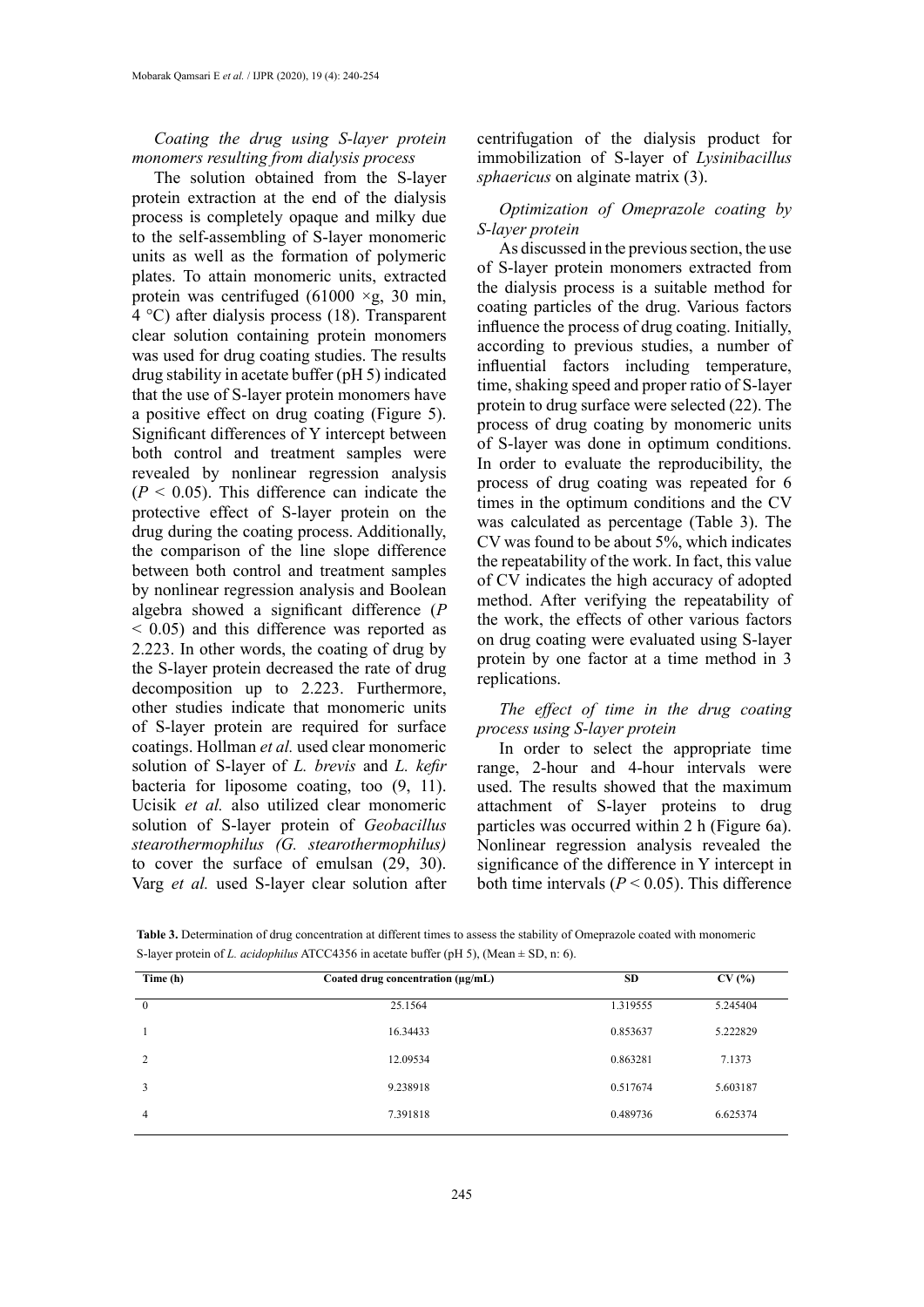can indicate the protective effect of S-layer protein on the drug during the coating process. But comparison of decomposition rate of two samples with nonlinear regression does not show any significant difference  $(P > 0.05)$ . Probably, this process is beneficial for the coating of the drug by the S-layer protein in the early hours, but by elapsing the time, the removal of protein from the surface of the drug occurs. Hence, the time of 2 h was chosen as the optimal time. Eslami *et al.* also reported the optimal time of 2 h for coating *Lactobacillus casei (L. casei*) probiotic bacteria using S-layer of *L. acidophilus* ATCC 4356 (22). Bingle *et al.* investigated the reattachment *of Aztobacter vindandii* S-layer proteins onto the cell wall of the desired bacteria whose S-layer was isolated. They showed that the maximum reattachment of S-layer proteins to the cell wall of the bacteria occurred within 2 h at 30  $^{\circ}C(31)$ .

### *The effect of temperature in the drug coating process using S-layer protein*

With respect to maximum Omeprazole stability temperature  $(40 \degree C)$ , temperatures of 25 °C and 37 °C were selected to examine the coating process. In this study, the temperature of 25 °C was selected as the optimum temperature for drug coating process using S-layer protein monomers. The results showed that the increase in the temperature of the coating process did not have an effect on increasing the Omeprazole stability (Figure 6b). Nonlinear regression analysis revealed the significance of the difference in Y intercept in both temperatures  $(P < 0.05)$ while comparison of decomposition rate of two samples with nonlinear regression did not show any significant difference  $(P > 0.05)$ . Probably due to the equilibrium of the binding of S-layer monomers to the surface reaction, the equilibrium has led to separation of some of the adsorbed S-layer proteins from the drug surface as the temperature increased. In the studies conducted by Hollmann *et al.*  self-assembling effects on positively charged liposomes by S-layer proteins of *L. kefir* and *L. brevis* bacteria were examined. During this research, the liposome coating process was performed at 25 °C (10, 11). However, in the studies done by Lund *et al.* it was determined

that the maximum binding of S-layer proteins extracted from *Aeromonase salmonicida* to a variety of bacteria of this family occurred at 30  $\degree$ C and 37  $\degree$ C during 30 min (32). The difference in temperature and time in these studies is probably due to the different nature of the S-layer proteins.

### *The effect of shaking rate in the drug coating process using S-layer protein*

Since the drug particles are fine, the particles were completely deposited in the sedentary state and adhesion of drug particles to the walls of the container occurred by increasing the speed of the shaker. Through quality control of the process, the speeds of 100 and 120 rpm for the shaker were selected to examine the effect of this factor on Omeprazole coating process. The results showed that increasing the speed of the shaker did not have a significant effect on increasing the drug coating and hence increasing the drug stability (Figure 6c). Nonlinear regression analysis revealed the significance of the difference in Y intercept in both shaking rate  $(P < 0.05)$  while comparison of decomposition rate did not show any significant difference  $(P > 0.05)$ . This may be due to the fact that increasing movement of protein biomolecules at higher shaking rates causes detachment of the protein molecules from the drug surface. In different studies done on adsorption of S-layer protein on different surfaces, various shaker speeds have been reported because of the various natures of surfaces. For example, Eslami *et al.* reported an optimum rpm of 50 for coating *L.casei* probiotic bacteria using S-layer protein of *L. acidophilus* ATCC 4356 because the survival rate of *L.casei* cells was significantly reduced in higher speeds of shaker (22).

# *Selection of suitable ratio of S-layer protein amount/Omeprazole Surface in the drug coating process using S-layer protein*

For one factor at a time experiments, ratios of 2:1 and 4:1were selected. The results showed that the ratio of 2:1, which is about 70 µg of S-layer protein for 5 mg of drug is preferable (Figure 6d). Nonlinear regression analysis revealed the significant difference in Y intercept in two ratio (*P* <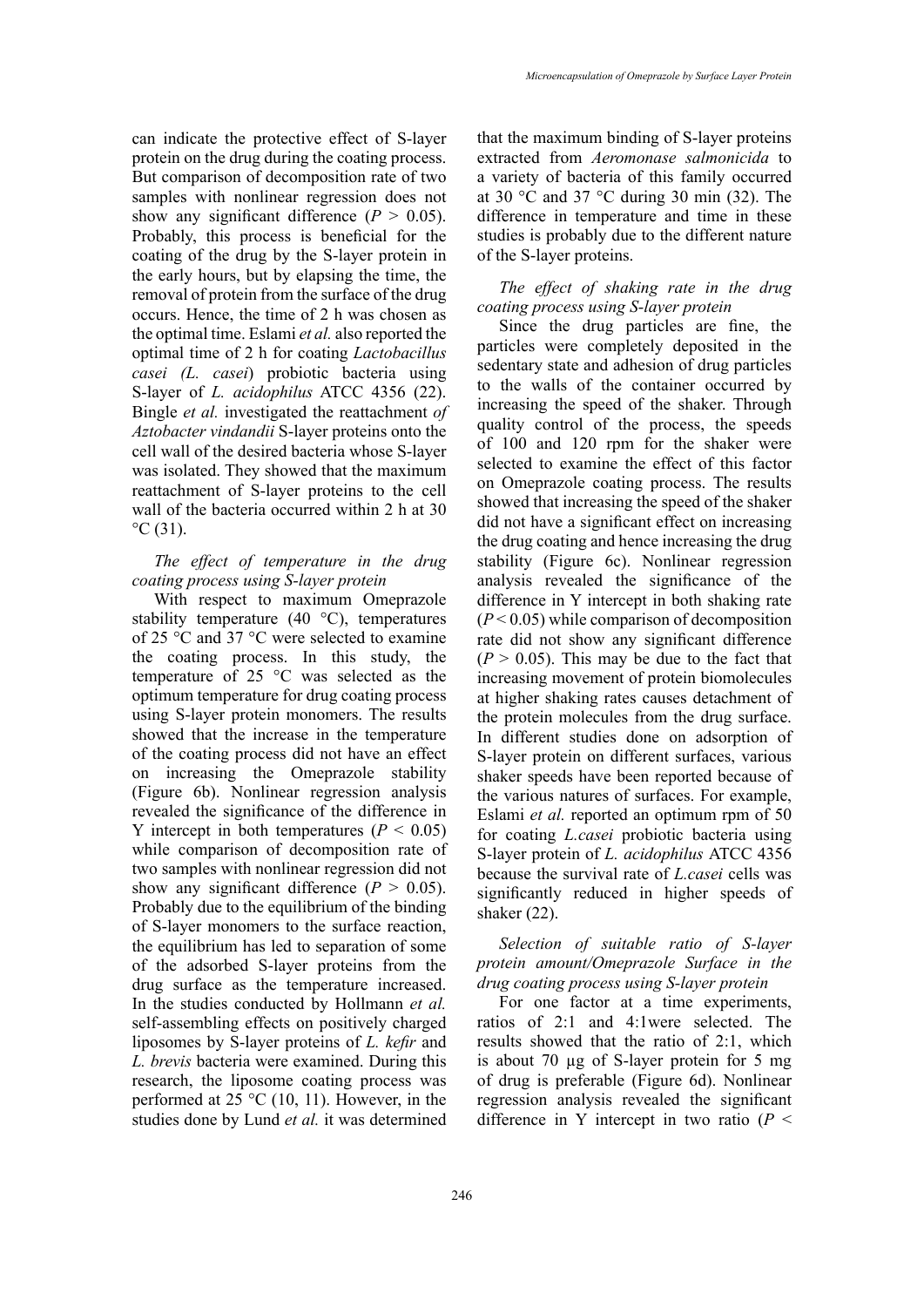0.05), but comparison of decomposition rates of both samples did not show any significant difference  $(P > 0.05)$ . No significant change in the adsorption of protein on the surface of the drug particles by increasing the amount of S-layer protein indicates that coating of drug has been completed in the ratio of 2:1. In other words, in this ratio, the entire surface of the drug has been covered by S-layer molecules and additional S-layer molecules in the medium are reluctant to bind to S-layer molecules on the surface of the drug. In studies conducted by Hollmann *et al.* the effect of self-assembling was examined on positively charge of liposomes by different concentration of S-layer proteins of *L. kefir* and *L. brevis* bacteria. Optimal concentrations of 45 μg/ mL and 200 μg/mL were reported for S-layer protein of *L. kefir* and *L. brevis*, respectively (11).

# *Effect of different concentrations of EDTA to prevent the self-assembling process of S-layer proteins*

One of the ways to avoid the selfassembling process of S-layer proteins is to use EDTA (33). In this study, concentrations of 1 and 2 mM of EDTA were utilized in dialysis buffer and protein samples were used to coat the drug and then the stability studies were performed as mentioned before. The results of stability studies have been shown in Figure 7. Non-linear regression analysis showed that the difference in Y intercept in both concentration of EDTA was not significant compared to the control sample  $(P > 0.05)$ . Also, there was no significant difference between the line slopes in both treatment sample and control sample  $(P > 0.05)$ . Thus, the use of EDTA in different concentrations did not have any effect on the efficiency of the extracted S-layer protein



Figure 1. (a) Comparison UV spectrum of purchased Omeprazole (left) with standard Omeprazole in Clark reference (right). The UV spectrum of Omeprazole in a 0.1 M acidic medium (continuous line) and in 0.1 M alkaline medium (dotted point curve), (b) Comparison IR spectrum of purchased Omeprazole (left) with standard Omeprazole in Clark reference (right).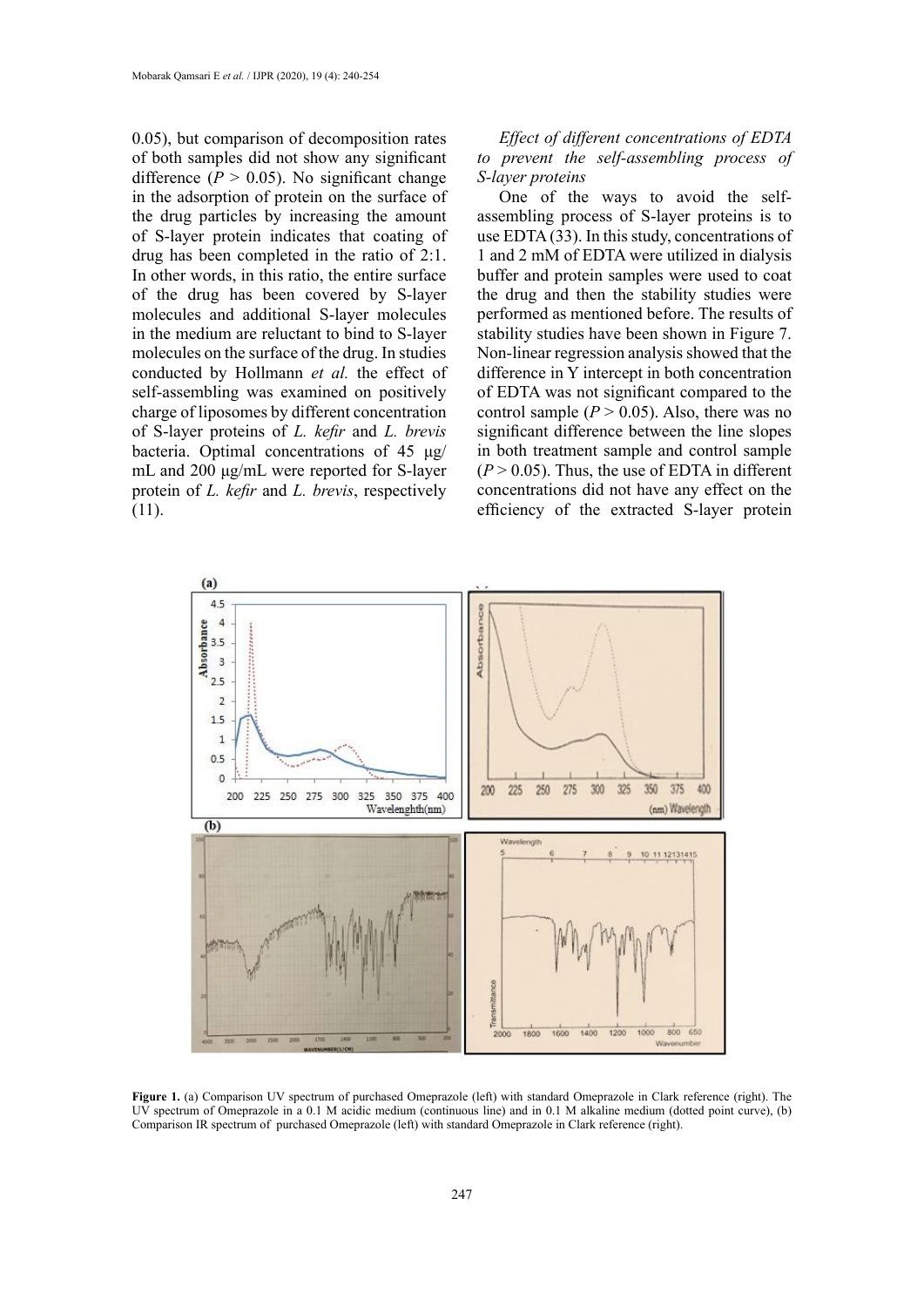monomer. In some studies, EDTA has been used with different concentrations to keep protein monomers stable for longer periods of time. Teixeira *et al.* added 1 mM EDTA to dialysis buffer for kinetic studies of S-layer protein. Their results indicated that the S-layer protein monomer solution remained stable for 2 months in a refrigerator at  $4 \degree C$ , and small protein assemblies did not appear (33). However, Breitwieser *et al.* used EDTA with a concentration of 2 mM in their dialysis buffer. They reported that despite EDTA, protein monomers were not completely stable and there was a tendency to form oligomeric units (2).

# *The hydrophobicity changes of the drug surface with inoculation in 0.2% sodium taurocholate*

One idea in current study was to change the hydrophobicity of the drug surface and then to investigate the effect of this change on how they are bonded to the S-layer protein (22). The drug was inoculated with 0.2% sodium taurocholate solution in order to evaluate the effect of 0.2% sodium taurocholate on the drug. Nonlinear regression analysis revealed a significant difference between Y intercept of both control samples and 0.2% sodium taurocholate  $(P < 0.05)$ , but there was no significant difference between the line slope

between treatment sample and control sample  $(P > 0.05)$ . As shown in Figure 8a, a sharp drop in concentration of the drug occurred from the third hour. In Figure 8b, the S-layer coated drug in the presence of sodium taurocholate has been exposed to a sharp drop in concentration from the third hour. In fact, 0.2% sodium taurocholate initially showed a protective effect on the drug, but as the time elapsed, it had a destructive effect on the drug. Nonlinear regression analysis also showed that the difference between Y intercept and the line slope in the both control and coated drug in the presence of sodium taurocholate samples were not significant  $(P > 0.05)$ . While in this study, interfering effect between sodium taurocholate and Omeprazole was observed, in a study conducted by Eslami *et al.* use of 0.2% sodium taurocholate increased the surface hydrophobicity of *L.casei* bacteria and had a positive effect on the coating of *L. casei* bacteria using *L .acidophilus* ATCC 4356 S-layer protein (22).

# *Effect of various sugars on the Omeprazole coating process*

Theoretically, sugar is expected to function as a binding agent between drug particles and S-layer proteins by having a sugar-based functional group. Consequently, concentration of 5% for lactose and trehalose



**Figure 2.** The particle size of thinned and sieved Omeprazole with average particle size of 35.516 µm.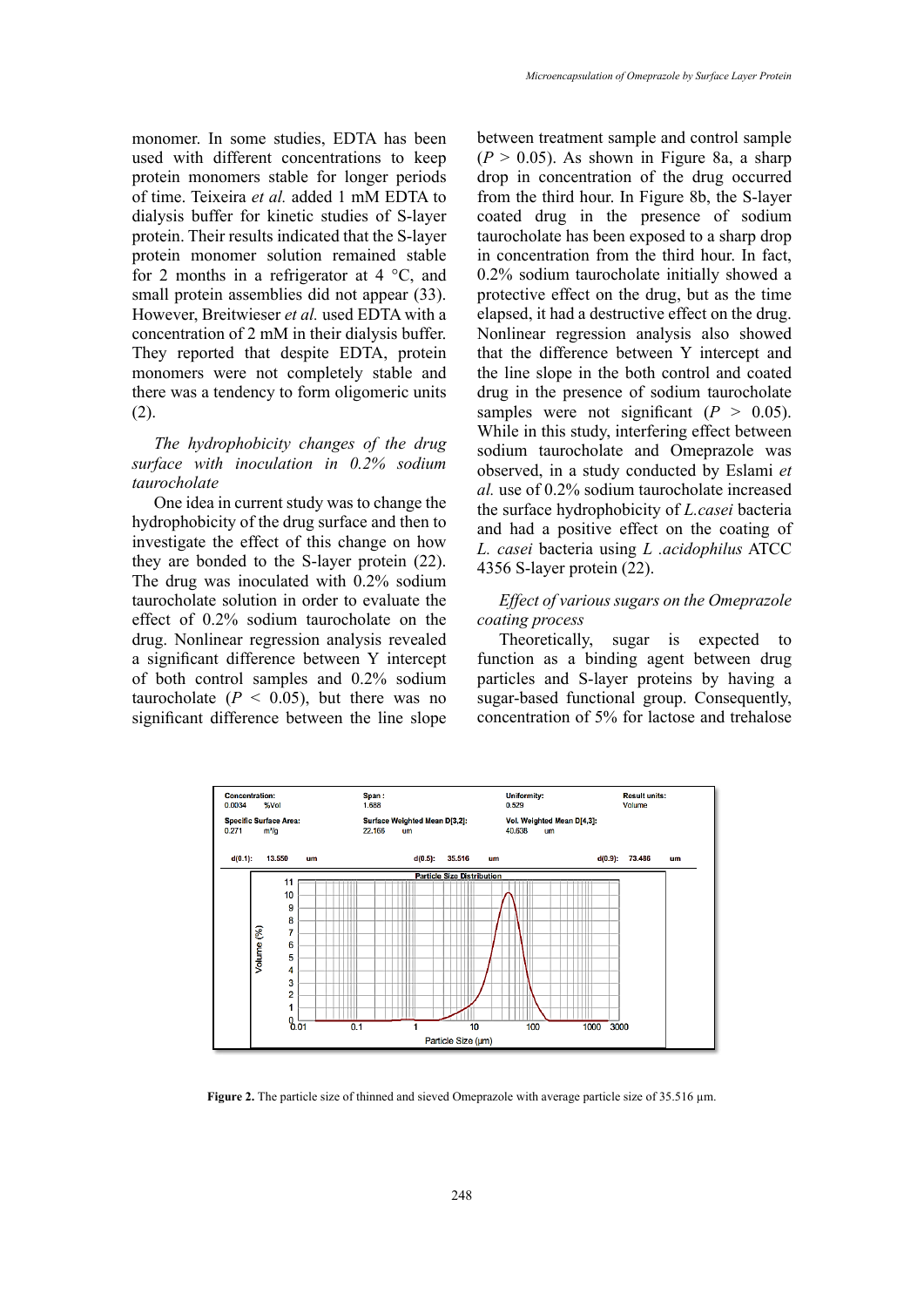sugars were used (Figure 9). In both control and treatment samples for two sugars, the difference in Y intercept was significant (*P* < 0.05), but comparison of decomposition rate of two samples does not show any significant difference  $(P > 0.05)$ . None of the sugars have affected the improvement of the drug coating process and thus increase of drug stability in

acidic pH. Eslami *et al.* used lactose solution at concentrations of 2% and 5% and they reported that the use of 5% lactose had a positive influence on improving the viability of *L.casei* bacteria coated with *L. acidophilus* ATCC 4356 S-layer protein, after inoculation in the simulated gastric medium, while 2% lactose did not show such effect (22).



Figure 3. Typical HPLC chromatograph of Omeprazole in mobile phase with retention time of 5.807 min. The y-axis of the chromatograph is a measurement of the intensity of adsorbance (in units of mAU, or milli-Adsorbance Units). The x-axis is in units of time (typically minutes), and is used to determine the retention time for each peak.



**Figure 4.** Comparison of Omeprazole stability coated with S-layer protein of *L.acidophilus* ATCC4356 during dialysis with stability of control drug in acetate buffer (pH 5).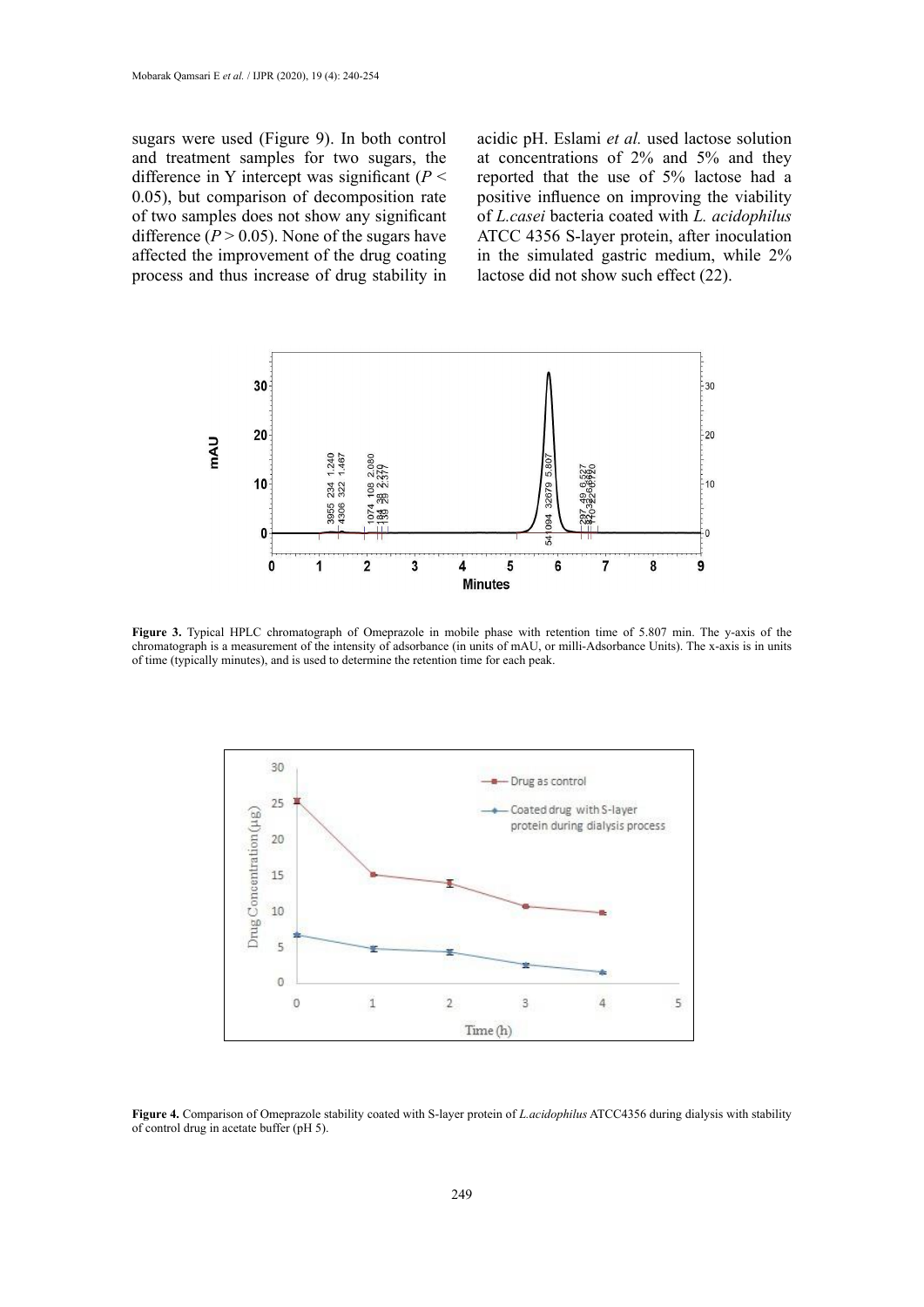#### *Coated drug by dry S-layer protein*

Considering that the basis of present work was to use surface monomeric units and this involved the extraction of fresh S-layer protein. However, if it is possible to use a dry S-layer protein, it will be cost effective in terms of time and cost. In this regard, the drug coating process was performed using dry S-layer protein in optimal conditions and its results were compared with the freshly extracted protein. The results showed that the coating process of the drug was not well done using the dry S-layer protein (Figure 10). Nonlinear regression analysis showed that the difference of Y intercept between coated drug using dry S-layer protein and coated drug using fresh S-layer protein was significant (*P*   $< 0.05$ ), but comparison of decomposition rate of two samples does not show any significance difference  $(P > 0.05)$ . In fact, the dry S-layer protein compared to the freshly extracted

S-layer protein did not have a better effect on improving the coating of the drug and thus not increasing its stability. At the time of preparing the appropriate concentration of dry S-protein for the coating process, the resulting solution is not completely transparent and in fact the dry protein is not completely soluble and most of the remaining parts of it remain polymeric. Because of the need for S-layer monomers to coat the drug, the resulting dry S-layer protein solution during the coating process did not have tendency to attach on the particles of the drug. In the studies done by Hollmann *et al.* on coating of liposome surface using S-layer proteins of *L. kefir* and *L. brevis* bacteria, fresh extracted solution of S-layer proteins was immediately used (10, 11). Ucisik *et al.* used a clear monomeric solution of S-layer protein of *G. stearothermophilus* to cover the surface of emulsan (30).



**Figure 5.** Comparison of Omeprazole stability coated with monomeric S-layer protein of *L.acidophilus* ATCC4356 with stability of control drug in acetate buffer (pH 5), (Mean  $\pm$  SD, n: 3).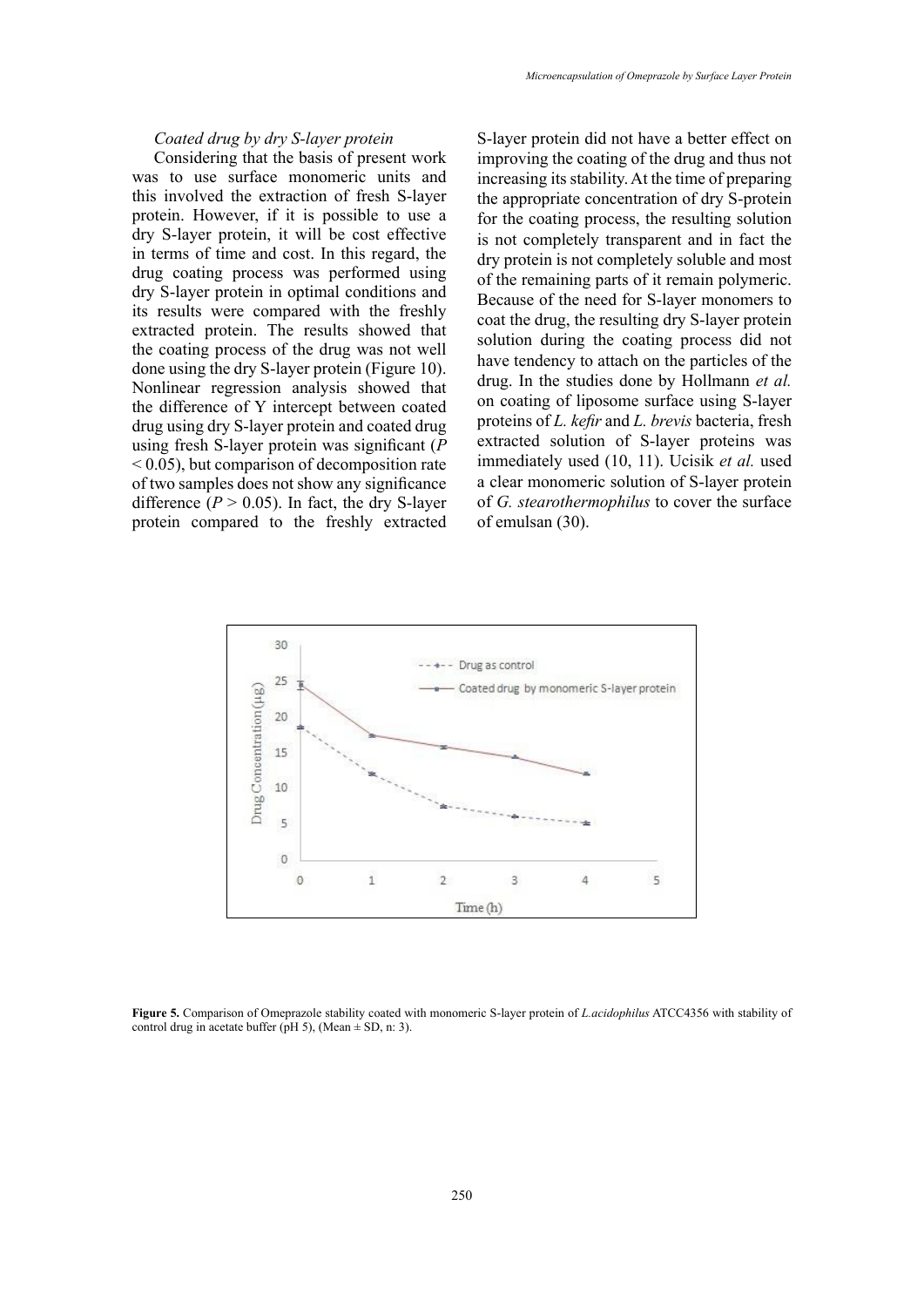

Figure 6. Comparison of effect different factors ((a) Time, (b) Temperature, (c) Shaking rate and (d) S-layer protein amount/ Omeprazole Surface ratio) on Omeprazole stability coated with S-layer protein of *L. acidophilus* ATCC4356 in acetate buffer (pH 5),  $(Mean \pm SD, n: 3)$ .



Figure 7. Comparison of Omeprazole stability coated with S-layer of *L. acidophilus* ATCC4356 in the presence of different concentrations of EDTA with stability of control drug coated with EDTA-free S-layer protein in acetate buffer (pH 5), (Mean ± SD, n: 3).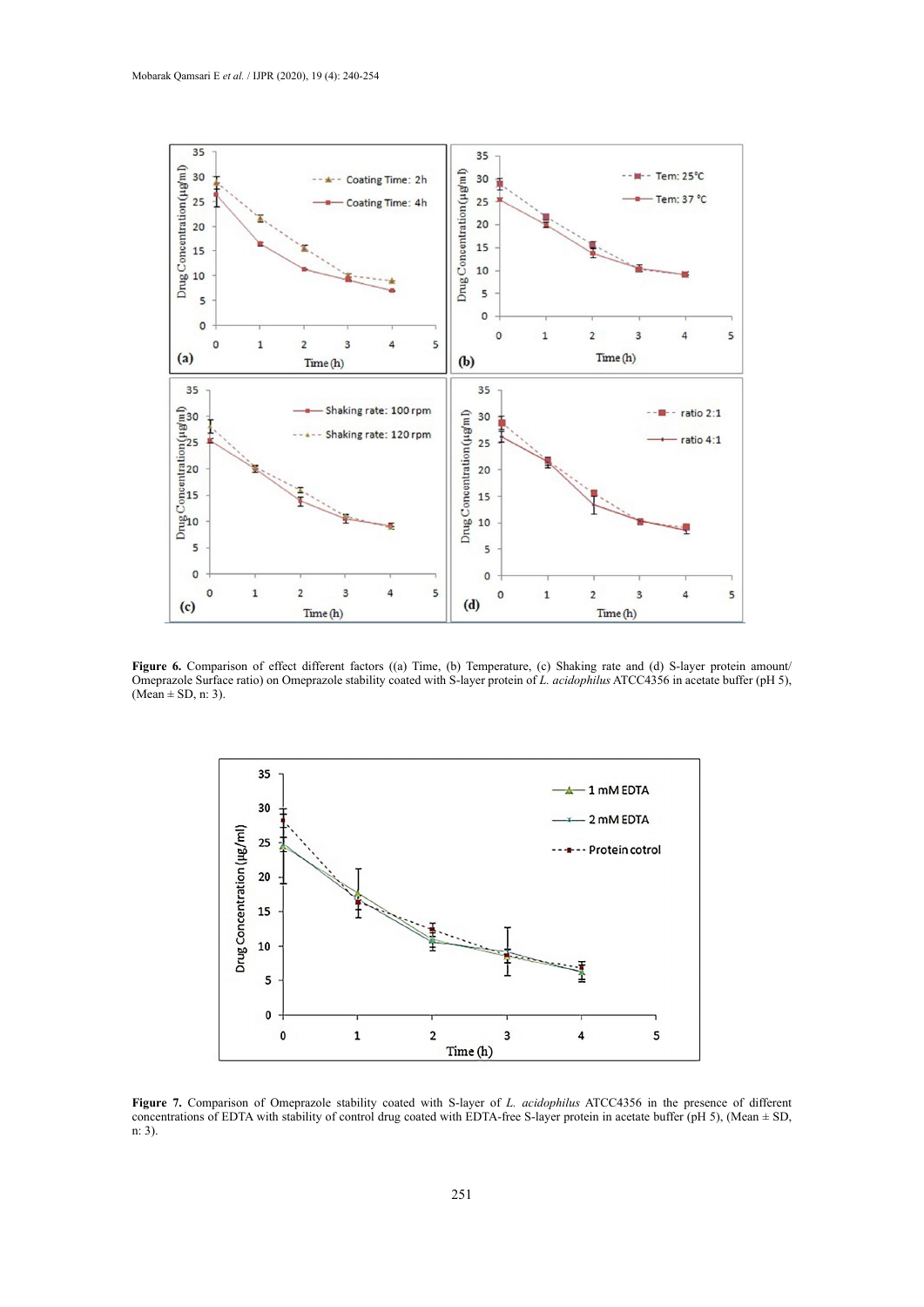

Figure 8. The effect of 0.2% sodium taurocholate on (a) stability of the drug and (b) stability of Omeprazole coated with S-layer of *L. acidophilus* ATCC4356 in the presence in 0.2% sodium taurocholate in acetate buffer (pH 5), (Mean  $\pm$  SD, n: 3).



**Figure 9.** The effect of different sugars, (a) Lactose and (b) Trehalose on stability of Omeprazole coated with S-layer of *L. acidophilus* ATCC4356 in acetate buffer (pH 5), (Mean  $\pm$  SD, n = 3).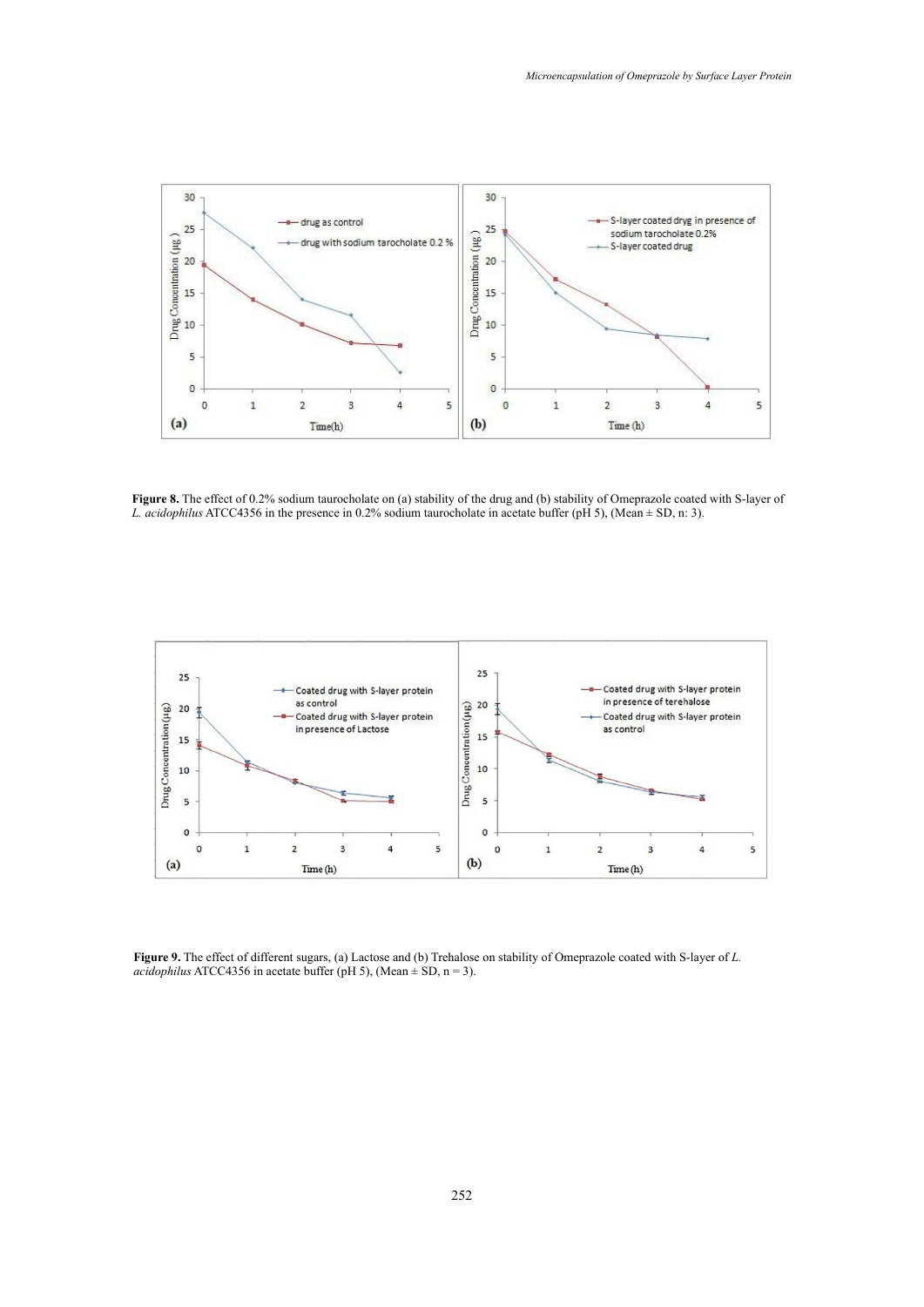

Figure 10. Comparison of Omeprazole stability using dry S-layer protein of *Lacidophilus* ATCC4356 with Omeprazole stability Extracted S-layer protein in acetate buffer (pH 5), (Mean  $\pm$  SD, n: 3).

### **Conclusion**

The protein subunits of the S-layer have been attached to each other through noncovalent bonds and detached into monomeric units by chaotropic agents such as GuHCL. Due to self-assembly ability of S-layer proteins at different surfaces, use of this type of protein monomers of S-layer to coat suspension of omeprazole has increased the stability of the drug in acidic conditions. Although the optimization of various factors did not significantly affect the stability of the coated drug in acidic conditions, the decrease of decomposition rate of coated omeprazole by lactobacillus S-layer protein can lead to use of this kind of proteins to increase the stability of the other unstable gastrointestinal drugs in gastrointestinal system.

### **Acknowledgments**

The authors are greatly thankful to colleagues of Microbiology and Biochemistry Laboratories of Alzahra University, Tehran, Iran. They are also grateful to the staff of Pharmaceutics group in School of Pharmacy, Shahid Beheshti University of Medical Sciences, Tehran, Iran.

#### **References**

- 6 (1) Gerbino E, Carasi P, Mobili P, Serradell MA and Gomez Zavaglia A. Role of S-layer proteins in bacteria*. World J. Microbiol. Biotechnol*. (2015) 31: 1877-87.
- (2) Breitwieser A, Iturri J, TocaHerrera JL, Sleytr U and Pum D. *In-vitro* characterization of the two-stage non-classical reassembly pathway of s-layers*. Int. J. Mol. Sci*. (2017) 18: 400.
- (3) Varg J and Dussan J. Encapsulation and immobilization of the S-layer protein of *Lysinibacillus sphaericus* in an alginate matrix for chromium adsorption*. Int. Biodeterior. Biodegrad*. (2017) 116: 141-6.
- (4) Hynonen U and Palva A. Lactobacillus surface layer proteins: structure, function and applications*. Appl. Microbiol. Biotechnol*. (2013) 97: 5225-43.
- (5) Sleytr U, Schuster B, Egelseer EM and Pum D. S-layers: principles and applications*. FEMS Microbiol. Rev*. (2014) 38: 823-64.
- (6) Ahmad M, Madni A, Usman M, Munir A, Akhtar N and Khan HM. Pharmaceutical micro encapsulation technology for development of controlled release drug delivery systems*. World Acad. Sci. Eng. Technol*. (2011) 75: 384-7.
- (7) Agnihotri N, Mishra R, Goda Ch and Arora M. Microencapsulationa novel approach in drug delivery: a review. *Indo Glob. J. Pharm. Sci.* (2012) 2: 1-20.
- (8) Tomaro Duchesneau C, Saha Sh, Malhotra M, Kahouli I and Prakash S. Microencapsulation for the